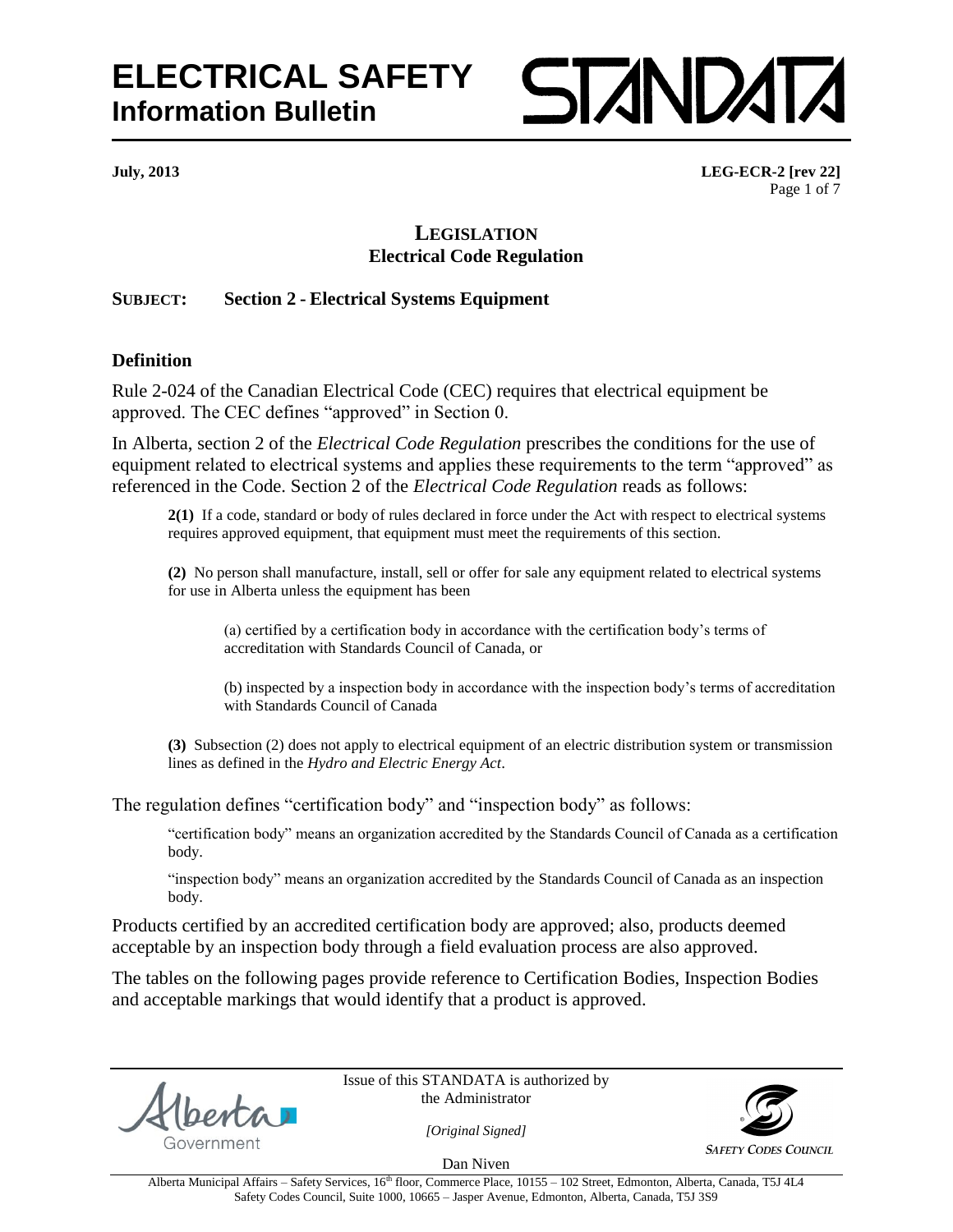LEG-ECR-2 [rev 22] Page 2 of 7

| <b>Certification</b><br><b>Body</b>                  | <b>Certification Marks</b>                                                                                             |                                                                                                                                                                                                                                                                                                                                                                                                                                                         |
|------------------------------------------------------|------------------------------------------------------------------------------------------------------------------------|---------------------------------------------------------------------------------------------------------------------------------------------------------------------------------------------------------------------------------------------------------------------------------------------------------------------------------------------------------------------------------------------------------------------------------------------------------|
| <b>CSA Group</b>                                     | SE<br><b>SD</b><br><b>NRTL/C</b>                                                                                       | The CSA certification mark alone without any identifier indicates products approved to<br>Canadian National Standards. If another country's identifier is present (i.e., US, NRTL),<br>then the small 'c' Canadian identifier is required to indicate that the product also complies<br>with Canadian National Standards.                                                                                                                               |
|                                                      |                                                                                                                        | The 'Blue Flame' certification mark is a Canada only mark indicating compliance to<br>Canadian National Standards. They do not require a small 'c' Canadian identifier.                                                                                                                                                                                                                                                                                 |
| <b>Curtis-Straus</b><br><b>LLC</b>                   |                                                                                                                        | The Curtis-Straus LLC certification mark requires the small 'c' Canadian identifier at the 8<br>o'clock position to indicate compliance to Canadian National Standards.                                                                                                                                                                                                                                                                                 |
| <b>ETL</b> Intertek<br><b>Entela</b>                 | us<br>Certified                                                                                                        | The ETL Intertek Entela certification mark requires the small 'c' Canadian identifier at the<br>8 o'clock position to indicate compliance to Canadian National Standards.<br>Identifiers for other countries may be present but in all cases, the small 'c' is required.                                                                                                                                                                                |
| <b>ETL</b> Intertek<br><b>Semko</b>                  | <b>Warnock Hersey</b><br><b>Warnock Hersey</b><br>$_{\circ}$ in Fig. ,<br>t San                                        | ETL Intertek Semko has 2 certification marks, the ETL mark and the WH mark. Each mark<br>requires the small 'c' Canadian identifier to indicate compliance to Canadian National<br>Standards.<br>Identifiers for other countries may be present but in all cases, the small 'c' is required.                                                                                                                                                            |
| <b>FM Approvals</b>                                  | FM <sub>.</sub><br>FM,<br>APPROVED<br>APPROVED                                                                         | The FM certification mark requires the small 'c' Canadian identifier to indicate compliance<br>to Canadian National Standards.<br>Identifiers for other countries may be present but in all cases, the small 'c' is required.                                                                                                                                                                                                                           |
| <b>IAPMO</b><br><b>Research and</b><br>Testing, Inc. | <b>ELECTRICAL</b><br>(R)<br><b>ELECTRICAL</b><br><b>ELECTRICAL</b><br>IAPMO<br>P<br>C<br>®<br>C<br>С<br>$^{\circledR}$ | The USPC mark requires the small 'c' Canadian identifier to indicate compliance to<br>Canadian National Standards. The UPC mark requires the small 'c' Canadian identifier to<br>indicate compliance to Canadian National Standards. The IAPMO mark requires the small<br>'c' Canadian identifier to indicate compliance to Canadian National Standards.<br>Identifiers for other countries may be present but in all cases, the small 'c' is required. |
| <b>LabTest</b><br><b>Certification</b><br>Inc.       | US                                                                                                                     | The Labtest Certification Inc. certification mark requires the small 'c' Canadian identifier to<br>indicate compliance to Canadian National Standards.<br>Identifiers for other countries may be present but in all cases, the small 'c' is required.                                                                                                                                                                                                   |
| Met<br>Laboratories                                  |                                                                                                                        | The MET certification mark requires the small 'c' Canadian identifier to indicate<br>compliance to Canadian National Standards.<br>Identifiers for other countries may be present but in all cases, the small 'c' is required.                                                                                                                                                                                                                          |
| Nemko Canada<br>Inc.                                 | <b>Nemko</b>                                                                                                           | The Nemko certification mark requires the small 'c' Canadian identifier to indicate<br>compliance to Canadian National Standards.                                                                                                                                                                                                                                                                                                                       |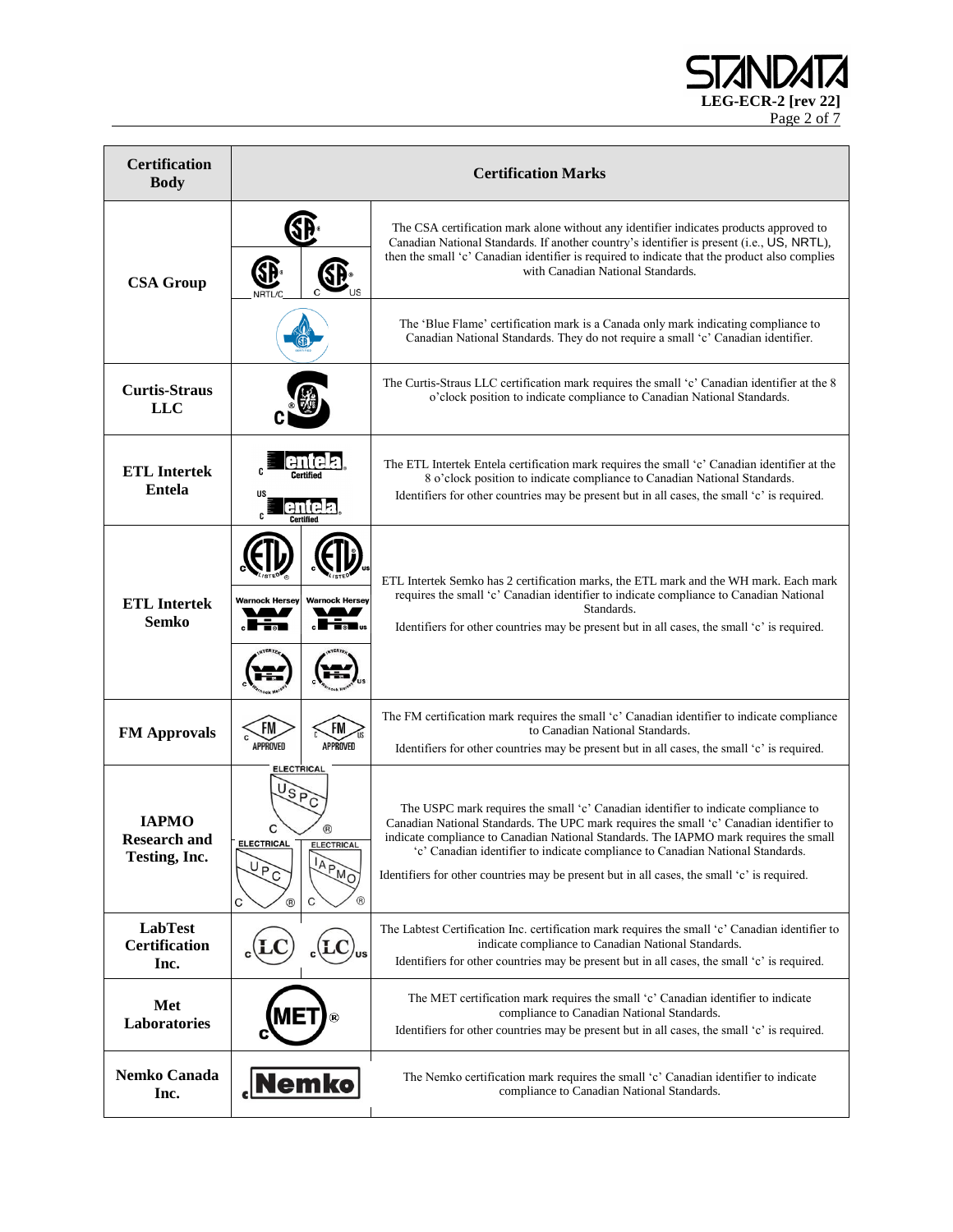LEG-ECR-2 [rev 22] Page 3 of 7

| <b>Certification</b><br><b>Body</b>                     | <b>Certification Marks</b>                           |                                                                                                                                                                                                                                                        |
|---------------------------------------------------------|------------------------------------------------------|--------------------------------------------------------------------------------------------------------------------------------------------------------------------------------------------------------------------------------------------------------|
| <b>NSF</b><br><b>International</b>                      | <b>NSF</b><br><b>ELECTRICAL</b><br><b>ELECTRICAL</b> | The NSF International certification mark requires the small 'c' Canadian identifier to<br>indicate compliance to Canadian National Standards.<br>Identifiers for other countries may be present but in all cases, the small 'c' is required.           |
| <b>OMNI-Test</b><br>Laboratories,<br>Inc.               |                                                      | The OMNI-Test Laboratories Inc. certification mark requires the small 'c' Canadian<br>identifier to indicate compliance to Canadian National Standards.<br>Identifiers for other countries may be present but in all cases, the small 'c' is required. |
| Quality<br><b>Auditing</b><br><b>Institute</b>          |                                                      | The QAI certification mark requires the small 'c' Canadian identifier to indicate compliance<br>to Canadian National Standards.<br>Identifiers for other countries may be present but in all cases, the small 'c' is required.                         |
| <b>OPS</b><br><b>Evaluation</b><br><b>Services Inc.</b> |                                                      | The QPS certification mark requires the small 'c' Canadian identifier to indicate compliance<br>to Canadian National Standards.<br>Identifiers for other countries may be present but in all cases, the small 'c' is required.                         |
| <b>SGS North</b><br>America, Inc.                       | USTC<br><b>US</b>                                    | The SGS certification mark requires the small 'c' Canadian identifier to indicate compliance<br>to Canadian National Standards.<br>Identifiers for other countries may be present but in all cases, the small 'c' is required.                         |
| <b>TÜV Rheinland</b><br>of North<br>America             |                                                      | The TÜV Rheinland certification mark requires the small 'c' Canadian identifier to indicate<br>compliance to Canadian National Standards.<br>Identifiers for other countries may be present but in all cases, the small 'c' is required.               |
| <b>TÜV Product</b><br><b>Service</b>                    | 1"r<br><b>US</b><br><b>NRTL</b>                      | The TÜV Product Service certification mark requires the small 'c' Canadian identifier to<br>indicate compliance to Canadian National Standards.<br>Identifiers for other countries may be present but in all cases, the small 'c' is required.         |
| <b>Underwriters</b><br><b>Laboratories</b>              | <b>US</b>                                            | The UL certification mark requires the small 'c' Canadian identifier to indicate compliance<br>to Canadian National Standards.<br>Identifiers for other countries may be present but in all cases, the small 'c' is required.                          |
| Inc.                                                    |                                                      | The ULC certification mark is a Canada only mark indicating compliance to Canadian<br>National Standards. It does not require a small 'c' Canadian identifier.                                                                                         |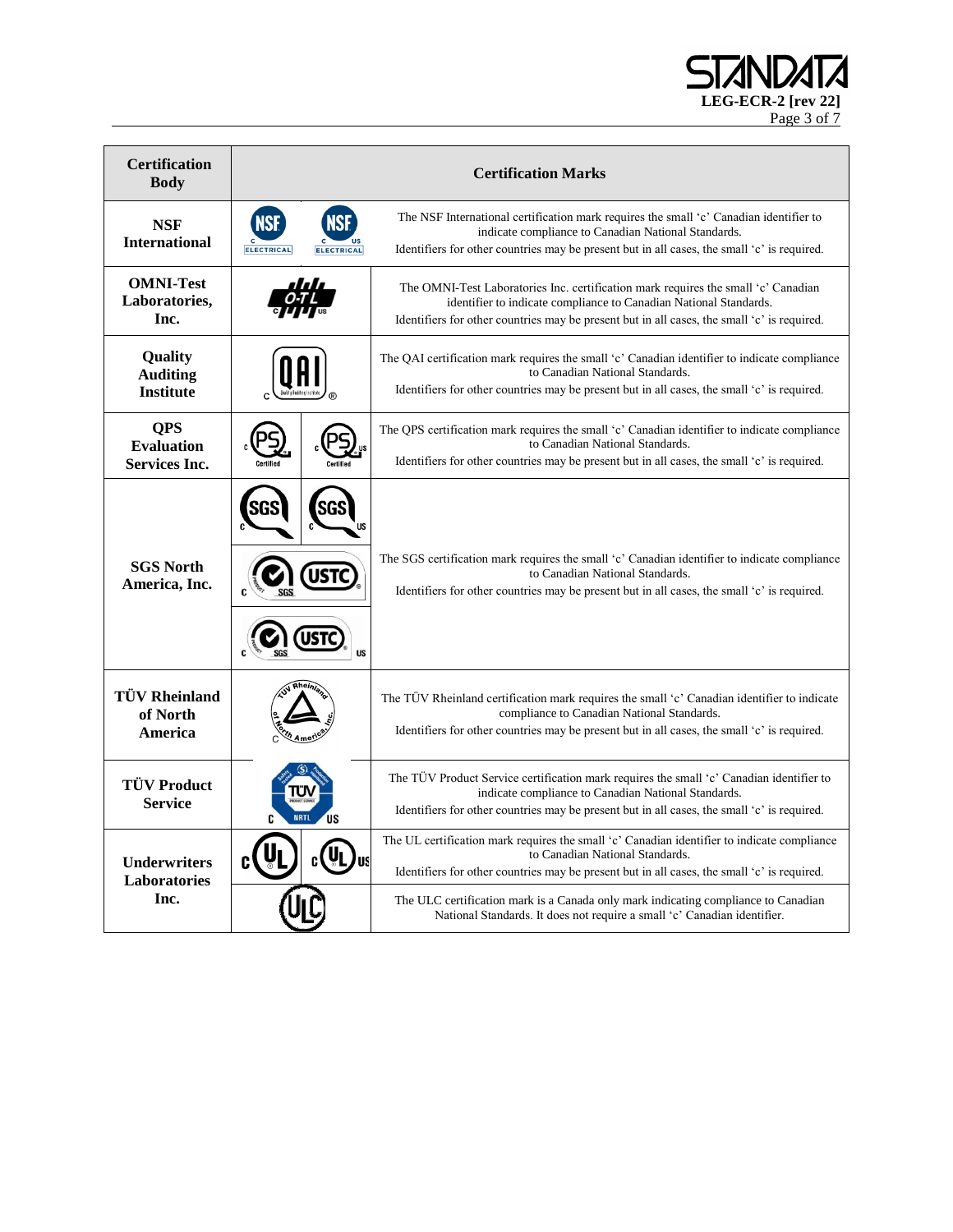LEG-ECR-2 [rev 22]

Page 4 of 7

| Inspection<br><b>Body</b>                                     | <b>Special Inspection Label</b>                                                                                                                                                                                                                                                                                                                                                                                                                                                                                                                                                                                                                                                                               | Inspectio<br>n Body                                            | <b>Special Inspection Label</b>                                                                                                                                                                                                                                                                                                                                                                                                                                                                                                                                                              |
|---------------------------------------------------------------|---------------------------------------------------------------------------------------------------------------------------------------------------------------------------------------------------------------------------------------------------------------------------------------------------------------------------------------------------------------------------------------------------------------------------------------------------------------------------------------------------------------------------------------------------------------------------------------------------------------------------------------------------------------------------------------------------------------|----------------------------------------------------------------|----------------------------------------------------------------------------------------------------------------------------------------------------------------------------------------------------------------------------------------------------------------------------------------------------------------------------------------------------------------------------------------------------------------------------------------------------------------------------------------------------------------------------------------------------------------------------------------------|
| <b>CSA Group</b>                                              | <b>SPECIAL INSPECTION SERVICE</b><br><b>SERVICE D'INSPECTION SPECIALE</b><br><b>EVALUATION BASED</b><br><b>LEVALUATION<br/> A PEID D'OEUVRE<br/> DE L'APPARIELLAGE<br/> ELECTRIQUE AU<br/> PROVINCES ET BASE SUR<br/> PROVINCES ET BASE SUR<br/> EST BASE SUR<br/> ECODE SPE-1000<br/> ECODE SPE-1000<br/> FRODE SPE-1000</b><br><b>A00957632</b><br>ON MODEL COD<br>SPE-1000 FOR THE<br>FIELD EVALUATION<br>OF ELECTRICAL<br>EQUIPMENT<br>ON BEHALF OF<br><b>PARTICIPATING</b><br><b>AND TERRITORIES</b><br>LE CODE SPE-100<br>THIS EVALUATION DOES NOT CONSTITUTE A CERTIFICATION<br>CETTE EVALUATION CONSTITUTE PAS UNE CERTIFICATION                                                                      | ESA-<br><b>Electrical</b><br><b>Safety</b><br><b>Authority</b> | <b>Electrical Approval</b><br><b>Electrical</b><br><b>Safety</b><br>Approbation<br><b>Authority</b><br><b>Electrique</b><br><b>ÉVALUATION À PIED</b><br><b>EVALUATION BASED ON</b><br><b>MODEL CODE CSA SPE-1000</b><br><b>D'OEUVRE DE L'APPAREILLAGE</b><br>FOR THE FIELD EVALUATION OF<br><b>ÉLECTRIQUE BASÉE SUR</b><br><b>ELECTRICAL EQUIPMENT.</b><br>LE CODE CSA SPE-1000<br>THIS EVALUATION DOES NOT CONSTITUTE A CERTIFICATION<br>CETTE ÉVALUATION NE CONSTITUE PAS UNE CERTIFICATION<br><b>XXXXXX</b><br>S                                                                          |
| <b>ULC</b>                                                    | <b>SPECIAL INSPECTION SERVICE</b><br>UNDERWRITERS' LABORATORIES OF CANADA<br><b>CETTE ÉVALUATION EST FONDÉE</b><br><b>EVALUATION BASED ON</b><br>သွ<br>SUR LE CODE DE RÉFÉRENCE SPE-<br>MODEL CODE SPE-1000<br>1000 RELATIF À L'ÉVALUATION À PIED<br>r.<br>FOR THE FIELD EVALUATION<br>$\mathbb{R}^2$<br><b>D'OEUVRE DE MATÉRIEL ELECTRIQUE</b><br>OF ELECTRICAL EQUIPMENT.<br>THIS EVALUATION DOES NOT CONSTITUTE A CERTIFICATION<br>CETTE ÉVALUATION NE CONSTITUE PAS UNE CERTIFICATION<br>pπ<br>m<br>LABORATORIES DES ASSUREURS DU CANADA<br>SERVICE D'INSPECTION SPECIALE                                                                                                                                 | <b>ETL Intertek</b><br>Semko                                   | <b>SPECIAL INSPECTION SERVICE</b><br>INTERTEK TESTING SERVICES NA LTD<br>his product is evaluated to th<br>e produit est évalué selon le<br>Model Code SPE-1000. Such<br>code modéle SPE-1000. Une<br>telle évaluation ne constitue<br>evaluation does not constitut<br>ertification but is an accepte<br>as la certification mais est une<br>orme admise d'approbation<br>orm of approval of electrica<br>des produits électriques par<br>products by the authority havin<br>urisdiction.<br>autorité compétente.<br>$\bullet$<br>SERVICE D'INSPECTION SPÉCIALE                             |
| Labtest<br><b>Certificatio</b><br>n Inc.                      | Special Inspection Services / Service D'Inspection Spéciale<br><b>LabTest Certification Inc</b><br>This product is<br>evaluated to the Model<br>Code SPE-1000. Such<br>evaluation does not<br>constitute certification<br>Ce produit est évalué selon<br>le code modèle SPE 1000.<br>Une telle évaluation ne<br>constitue pas la certification<br>onstitute central<br>but is an accepted<br>form of approval of<br>electrical products by<br>the authority having<br>jurisdiction.<br>mais est une forme admise<br>d'approbation des produits<br>électriques par l'autorité<br><b>MS</b><br>THIS EVALUATION DOES NOT CONSTITUTE A CERTIFICATION<br>CETTE ÉVALUATION NE CONSTITUE PAS UNE CERTIFICATION       | Met<br>Laboratories                                            | <b>Special Inspection Service</b><br>MET Laboratories Inc.<br>Baltimore, MD<br>XXXXX<br>The evaluation of this equipment<br>was based on Model Code SPE<br>Cette évaluation est fondée sur le code<br>de référence SPE-1000 relatif à<br>1000 for the field evaluation of<br>l'évaluation à pied d'ceuvre de<br>this equipment.<br>matériel électrique<br>$S$ I# IB<br>THIS EVALUATION DOES NOT CONSTITUTE A CERTIFICATION<br>CETTE ÉVALUATION NE CONSTITUTE PAS UNE CERTIFICATION<br>INSPECTION BY:<br>MET LABORATORIES INC.<br>SPECIAL INSPECTION SERVICE<br>SERVICE D'INSPECTION SPÉCIALE |
| <b>NEMKO</b><br>Canada Inc.                                   | $(N)$ Nemko<br>Nemko Canada Inc.<br><b>EVALUATION BASED ON</b><br>CETTE ÉVALUATION EST FONDÉE SUR<br>MODEL CODE SPE-1000<br>LE CODE DE RÉFÉRENCE SPE-1000<br>FOR THE FIFLD EVALUATION<br>RELATIE À L'ÉVALUATION À PIED.<br>OF ELECTRICAL EQUIPMENT.<br>D'ŒUVRE DE MATÉRIEL ÉLECTRIQUE.<br>THIS EVALUATION DOES NOT CONSTITUTE A CERTIFICATION<br>CETTE ÉVALUATION NE CONSTITUE PAS UNE CERTIFICATION<br>あ<br><b>SPECIAL INSPECTION SERVICE</b><br><b>SERVICE D'INSPECTION SPÉCIALE</b>                                                                                                                                                                                                                        | Quality<br><b>Auditing</b><br><b>Institute</b>                 | SPECIAL INSPECTION SERVICE / SERVICE D'INSPECTION SPÉCIALE<br>00001<br>Quality Auditing Institute<br>THIS PRODUCT IS EVALUATED TO THE MOD<br><b>SPE-1000</b><br>CODE SPE-1000. SUCH EVALUATION DOES NOT<br>CONSTITUTE CERTIFICATION BUT IS AN ACCEPTED<br>FORM OF APPROVAL OF ELECTRICAL PRODUCTS<br>BY THE AUTHORITY HAVING JURISDICTION.<br>201<br>П<br>CE PRODUIT EST ÉVALUÉ SELON LE CODE<br>MODÉLE SPE 1000. UNE TELLE ÉVALUATION NE<br>CONSTITUE PAS LA CERTIFICATION MAIS EST UNE<br>CO FORME ADMISE D'APPROBATION DES PRODUITS<br>WWW.qai.org ELECTRIQUES PAR L'AUTORITÉ COMPÉTENTE  |
| <b>QPS</b>                                                    | <b>FIELD EVALUATION SERVICE</b><br><b>QPS EVALUATION SERVICES INC</b><br>THIS PRODUCT IS EVALUATED<br>CE PRODUIT EST ÉVALUÉ<br>TO THE MODEL CODE<br><b>SELON LE CODE MODÈLE</b><br>SPE-1000. SUCH EVALUATION<br>SPE-1000. UNE TELLE<br>DOES NOT CONSTITUTE<br><b>FVALUATION NF CONSTITUE</b><br><b>CERTIFICATION BUT IS AN</b><br><b>PAS LA CERTIFICATION MAIS</b><br><b>ACCEPTED FORM OF</b><br><b>EST UNE FORME ADMISE</b><br><b>APPROVAL OF ELECTRICAL</b><br><b>D'APPROBATION DES</b><br>PRODUCTS BY THE<br><b>PRODUITS ELECTRIQUES</b><br><b>AUTHORITY HAVING</b><br>PAR L'ALITORITÉ<br>ăρ<br><b>JURISDICTION</b><br><b>COMPÉTENTE</b><br>QPS EVALUATION SERVICES INC.<br>SERVICE D'ÉVALUATION SUR PLACE | TÜV America<br>Inc.                                            | <b>SPECIAL INSPECTION SERVICE</b><br>$\frac{1}{2}$<br>SERVIS D'INSPECTION SPÉCIALE<br>TÜV AMERICA INC.<br>50001<br>Evaluation based on model<br>Cette évaluation est fondée<br>ao de SPE-1000 for the field<br>sur le code de référence SPE-1000<br>relatif à l'évaluation à pied d'oeuvre<br>evaluation of electrical<br>ပ<br>equipment<br>de matériel électrique<br>THIS EVALUATION DOES NOT CONSTITUTE A CERTIFICATION<br>CETTE ÉVALUATION NE CONSTITUTE PAS UNE CERTIFICATION<br>1-800-TUV-0123 - field-label@tuvam.com - www.TUVamerica.com                                             |
| <b>TÜV</b><br><b>Rheinland</b><br>of North<br>America<br>Inc. | <b>SPECIAL INSPECTION SERVICE</b><br><b>SERVICE D'INSPECTION SPÉCIALE</b><br><b>TUV Rheinland of North America, Inc. TÜVRheinlar</b><br>THIS PRODUCT IS EVALUATED TO THE<br>CE PRODUIT EST ÉVALUÉ SELON LE CODE<br>MODEL CODE SPE-1000. SUCH EVALUATION<br>MODÈLE SPE 1000, UNE TELLE ÉVALUATION<br>DOES NOT CONSTITUTE CERTIFICATION<br>NE CONSTITUE PAS LA CERTIFICATION MAIS<br>BUT IS AN ACCEPTED FORM OF APPROVAL<br>EST UNE FORME ADMISE D'APPROBATION<br>OF ELECTRICAL PRODUCTS BY THE<br>DES PRODUITS ÉLECTRIQUES PAR<br>AUTHORITY HAVING JURISDICTION.<br>L'AUTORITÉ COMPÉTENTE,<br>1-TUV-RHEINLAND (1-888-743-4652) - fes@us.tuv.com - www.us.tuv.com                                               |                                                                |                                                                                                                                                                                                                                                                                                                                                                                                                                                                                                                                                                                              |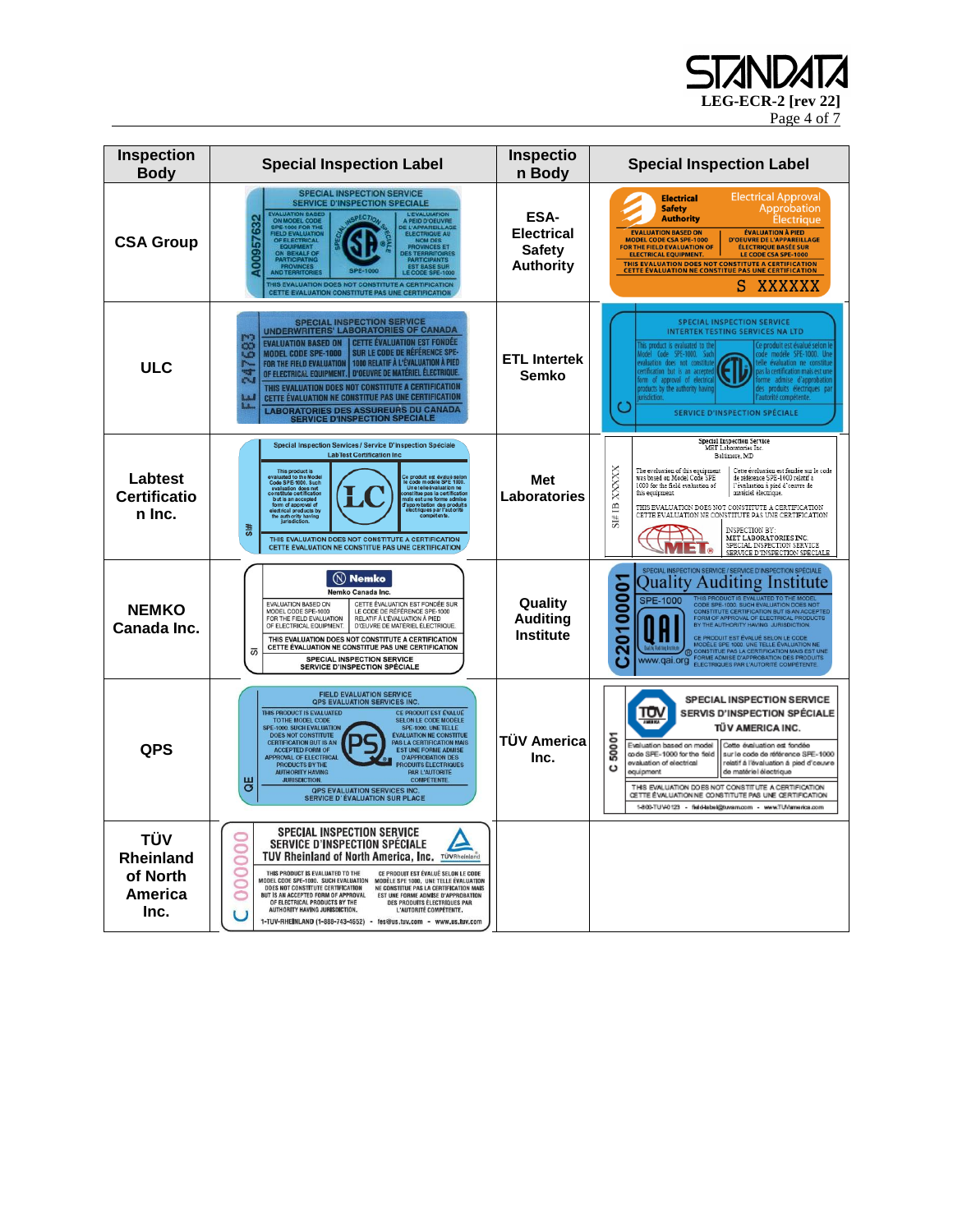

| Inspection                                                     | <b>Special Inspection Label</b>                                                                                                                                                                                                                                                                                                                                                                                                                                                                                                                                       | <b>Inspection</b> | <b>Special Inspection Label</b>                                                                                                                                                                                                                                                                                                                                                                                                   |
|----------------------------------------------------------------|-----------------------------------------------------------------------------------------------------------------------------------------------------------------------------------------------------------------------------------------------------------------------------------------------------------------------------------------------------------------------------------------------------------------------------------------------------------------------------------------------------------------------------------------------------------------------|-------------------|-----------------------------------------------------------------------------------------------------------------------------------------------------------------------------------------------------------------------------------------------------------------------------------------------------------------------------------------------------------------------------------------------------------------------------------|
| <b>Body</b>                                                    | <b>Panel-Only* Markings</b>                                                                                                                                                                                                                                                                                                                                                                                                                                                                                                                                           | <b>Body</b>       | <b>Panel-Only* Markings</b>                                                                                                                                                                                                                                                                                                                                                                                                       |
| ESA-<br><b>Electrical</b><br><b>Safety</b><br><b>Authority</b> | <b>Electrical Approval</b><br><b>Electrical</b><br>Approbation<br><b>Safety</b><br><b>Authority</b><br><b>Électrique</b><br><b>ÉVALUATION À PIED</b><br><b>EVALUATION BASED ON</b><br><b>MODEL CODE CSA SPE-1000</b><br><b>D'OEUVRE DE L'APPAREILLAGE</b><br><b>ÉLECTRIQUE BASÉE SUR</b><br>FOR THE FIELD EVALUATION OF<br><b>ELECTRICAL EQUIPMENT.</b><br>LE CODE CSA SPE-1000<br>THIS EVALUATION DOES NOT CONSTITUTE A CERTIFICATION<br><b>CETTE ÉVALUATION NE CONSTITUE PAS UNE CERTIFICATION</b><br><b>PANEL ONLY</b><br>XXXXXX<br>Р.<br><b>PANNEAU SEULEMENT</b> | <b>QPS</b>        | <b>SPECIAL INSPECTION SERVICE</b><br><b>SERVICE D'INSPECTION SPÉCIALE</b><br><b>EVALUATION BASED</b><br><b>EVALUATION A PIED</b><br><b>ON MODEL</b><br><b>D'OEUVRE DE</b><br>CODE SPE-1000<br><b>L'APPAREILLAGE</b><br>FOR THE FIELD<br><b>ÉLECTRIQUE</b><br><b>EVALUATION OF</b><br><b>BASEE SUR</b><br><b>ELECTRICAL</b><br><b>GFP</b><br>LE CODE SPE-1000<br><b>EQUIPMENT</b><br><b>PANEL ONLY</b><br><b>PANNEAU SEULEMENT</b> |

\*Note: "Panel Only" label identifies that the panel has been evaluated to the SPE-1000. It does not cover equipment that is added or connected to the panel.

The following table is a contact list for certification and inspection bodies accredited by the Standards Council of Canada. For more details on these certification and inspection bodies scope of accreditation, visit the Standards Council of Canada web pages at:

[http://www.scc.ca/en/programs/product\\_cert/accredited\\_clients.shtml](http://www.scc.ca/en/programs/product_cert/accredited_clients.shtml)

[http://www.scc.ca/en/programs/inspec\\_bodies/accredited\\_clients.shtml](http://www.scc.ca/en/programs/inspec_bodies/accredited_clients.shtml)

Alternatively, you can contact the Standards Council of Canada at:

45 O'Connor Street, Suite 1200 OTTAWA, ON K1P 6N7 Tel: (613) 238-3222 Fax: (613) 995-4564 Email:  $\frac{info@scc.ca}{info@scc.ca}$  Web site: [www.scc.ca](http://www.scc.ca/)

| <b>ACCREDITED BODIES</b>                                                             |                                                                                                                                                                                                                                             |                                                                                                                                                                             |  |
|--------------------------------------------------------------------------------------|---------------------------------------------------------------------------------------------------------------------------------------------------------------------------------------------------------------------------------------------|-----------------------------------------------------------------------------------------------------------------------------------------------------------------------------|--|
|                                                                                      | PRODUCT CERTIFICATION                                                                                                                                                                                                                       | <b>SPECIAL INSPECTION</b>                                                                                                                                                   |  |
| <b>CSA Group</b><br>178 Rexdale Boulevard<br>TORONTO, ON<br><b>M9W 1R3</b><br>Canada | Mr. Benjamin Barker<br>Manager of Accreditations<br>Ph: (416) 747-4013<br>E-mail: benjamin.barker@csagroup.org<br>Web site: http://www.csa-international.org/                                                                               | Mr. Benjamin Barker<br>Manager of Accreditations<br>Ph: (416) 747-4013<br>E-mail: benjamin.barker@csagroup.org<br>Web site: http://www.csa-international.org/               |  |
| <b>Curtis-Straus LLC</b><br>527 Great Road<br>LITTLETON, MA<br>01460<br>U.S.A.       | Mr. Jon Curtis, Director<br>Bureau Veritas Electrical and Electronic Product<br><b>Services</b><br>Ph: (978) 486-8880 ~ Fax: (978) 486-8828<br>E-mail: jon.curtis@us.bureauveritas.com<br>Web Site: http://www.electrical.bureauveritas.com | N/A                                                                                                                                                                         |  |
| Entela, Inc.<br>3033 Madison Avenue SE<br><b>GRAND RAPIDS, MI</b><br>49548<br>U.S.A. | Mr. P. Moliski, Director of Accreditation<br>Ph: $(607)$ 753-6711 ~ Fax: $(607)$ 756-6699<br>E-Mail: paul.moliski@intertek.com<br>Web Site: http://www.entela.com                                                                           | Mr. Heiko Neugebauer, Electrical and IB Program Manager<br>Ph: 604-528-8712~ Fax: 604-524-9186<br>E-mail: heiko.neugebauer@intertek.com<br>Website: http://www.intertek.com |  |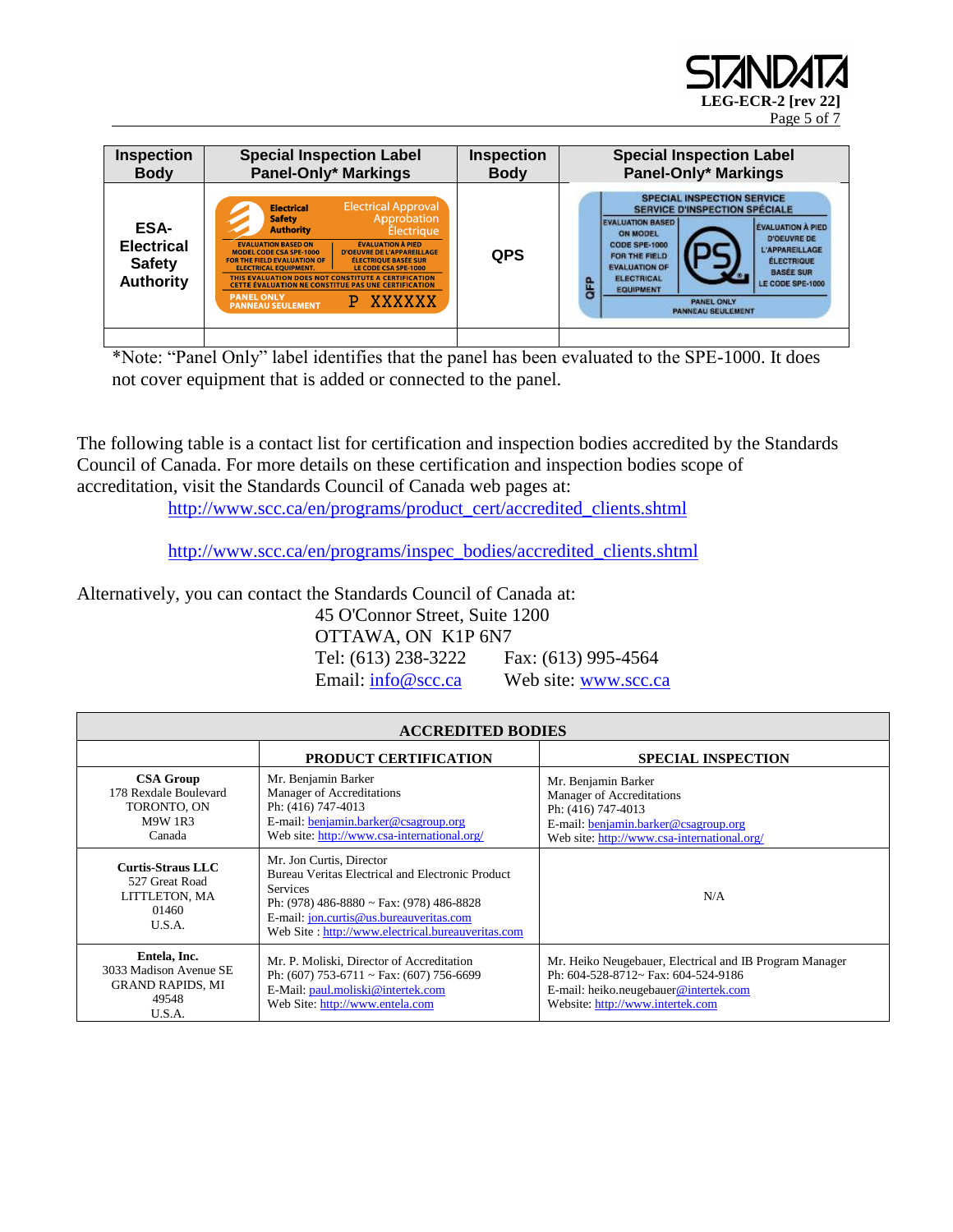LEG-ECR-2 [rev 22] Page 6 of 7

| <b>ACCREDITED BODIES</b>                                                                                                                           |                                                                                                                                                                                            |                                                                                                                                                                                       |  |
|----------------------------------------------------------------------------------------------------------------------------------------------------|--------------------------------------------------------------------------------------------------------------------------------------------------------------------------------------------|---------------------------------------------------------------------------------------------------------------------------------------------------------------------------------------|--|
|                                                                                                                                                    | PRODUCT CERTIFICATION                                                                                                                                                                      | <b>SPECIAL INSPECTION</b>                                                                                                                                                             |  |
| <b>Electrical Safety Authority</b><br><b>Field Evaluation Services</b><br>1 Terence Matthews Cres.<br>Suite 130<br>OTTAWA, ON<br>K2M 2G3<br>Canada | N/A                                                                                                                                                                                        | <b>Electrical Safety Authority</b><br>Ph: 1-800-559-5356 ~ Fax: 1-800-559-5358<br>E-Mail:field.evaluation@electricalsafety.on.ca<br>Web Site: http://www.esapa.biz/                   |  |
| <b>FM Approvals</b><br>1151 Boston-Providence<br>Turnpike<br>P.O. Box 9102<br>NORWOOD, MA<br>02062<br>U.S.A.                                       | Mr. J. Hill<br>Group Manager, Technical Auditing Services<br>Ph: 781 - 255-4972<br>Fax: 781 - 762-9375<br>E-mail: john.hill@fmglobal.com<br>Web Site: http://www.fmglobal.com              | N/A                                                                                                                                                                                   |  |
| <b>Intertek Testing Services NA</b><br>Inc.<br>24 Groton Avenue<br><b>CORTLAND, NY</b><br>13045-2014<br>U.S.A.                                     | Mr. P. Moliski, Director of Accreditation Ph: (607)<br>753-6711 ~ Fax: (607) 756-6699 E-Mail:<br>paul.moliski@intertek.com Web Site:<br>http://www.intertek-etlsemko.com                   | Mr. Heiko Neugebauer, Electrical and IB Program Manager<br>Ph: 604-528-8712~ Fax: 604-524-9186<br>E-mail: heiko.neugebauer@intertek.com<br>Website: http://www.intertek.com           |  |
| <b>Labtest Certification Inc.</b><br>3133-20800 Westminster<br>Highway<br>RICHMOND, BC<br><b>V6V 2W3</b><br>Canada                                 | Mr. K. Dhillon, President<br>Ph: $(604)$ 247-0444 ~ Fax: $(604)$ 247-0442<br>E-mail: kdhillon@labtestcert.com<br>Web Site: http://www.labtestcert.com                                      | Mr. K. Dhillon, President<br>Ph: $(604)$ 247-0444 ~ Fax: $(604)$ 247-0442<br>E-mail: kdhillon@labtestcert.com<br>Web Site: http://www.labtestcert.com                                 |  |
| <b>MET Laboratories, Inc.</b><br>914 West Patapsco Avenue<br><b>BALTIMORE, MD</b><br>21230-3432<br>U.S.A.                                          | Mr. Rick Cooper<br>Ph: $(410)$ 354-3300 ~ Fax: $(410)$ 354-3313<br>E-Mail: rcooper@metlabs.com<br>Web site: http://www.metlabs.com                                                         | Mr. Mike Baldwin<br>Ph: 410 - 354-3300 ~ Fax: 410 - 354-3313<br>E-Mail: mbaldwin@metlabs.com<br>Web Site: http://www.metlabs.com                                                      |  |
| Nemko Canada Inc.<br>303 River Road<br>OTTAWA, ON<br>K1V 1H2<br>Canada                                                                             | Mr. K. Dowling P. Eng, Senior Technical Assessor<br>Ph: 1-800-563-6336<br>Ph: $(613)$ 737-9680 ~ Fax: $(613)$ 737-9691<br>E-mail: ken.dowling@nemko.com<br>Web Site : http://www.nemko.com | Mr. K. Dowling P. Eng, Senior Technical Assessor<br>Ph: 1-800-563-6336<br>Ph: (613) 737-9680 ~ Fax: (613) 737-9691<br>E-mail: ken.dowling@nemko.com<br>Web Site: http://www.nemko.com |  |
| <b>NSF</b> International<br>789 Dixboro Road<br>ANN ARBOR, MI<br>48105<br>U.S.A.                                                                   | Mr. Craig S. Morr, M.S., EMCF<br>Corporate Quality & Organizational Safety Manager<br>Ph: (734) 769-5143 ~ Fax: (734) 827-7182<br>E-mail: cmorr@nsf.org<br>Web Site: http://www.nsf.org    | N/A                                                                                                                                                                                   |  |
| <b>OMNI-Test Laboratories Inc.</b><br>5465-SW Western Avenue,<br>Suite G, PO Box 743<br><b>BEAVERTON, OR</b><br>97075<br>U.S.A.                    | Ms. A. Smith, Accreditation Manager<br>Ph: $(503)$ 643-3788 ~ Fax: $(503)$ 643-3799<br>E-mail: asmith@omni-test.com<br>Web Site: http://www.omni-test.com                                  | N/A                                                                                                                                                                                   |  |
| <b>QPS Evaluation Services</b><br>8-81 Kelfield Street,<br>TORONTO, ON<br>M9W 5A3<br>Canada                                                        | Mr. N. Maalouf, Vice President<br>Ph: 416 - 241-8857 ~ Fax: 416 - 241-0682<br>E-mail: $nmaalouf@qps.ca$<br>Web Site: http://www.qps.ca                                                     | Mr. N. Maalouf, Vice President<br>Ph: 416 - 241-8857 ~ Fax: 416 - 241-0682<br>E-mail: $nmaalouf@qps.ca$<br>Web Site: http://www.qps.ca                                                |  |
| <b>Quality Auditing Institute</b><br>2825 Murray Street<br>PORT MOODY, BC<br>V3H 1X3<br>Canada                                                     | Mr. S. Harris, Manager<br>Ph: $(604)$ 461-8378 ~ Fax: $(604)$ 461-8377<br>E-Mail: $sharp@qai.org$<br>E-Mail: $info@qai.org$<br>Web Site: http://www.qai.org                                | Mr. Ben Barker, Director of Engineering<br>Ph: 604.461.8378 ext 224 ~ Fax: 604.461.8378<br>E-mail: bbarker@qai.org<br>Web Site: www.qai.org                                           |  |
| <b>SGS North America, Inc.</b><br>291 Fairfield Avenue<br>Fairfield, NJ<br>07004<br>U.S.A.                                                         | R. Nichols, Director, QHSE<br>Ph: (973) 575-5252 - Fax: (973) 575-7175<br>E-Mail: russell.nichols@sgs.com<br>Web Site: www.sgs.com                                                         | N/A                                                                                                                                                                                   |  |